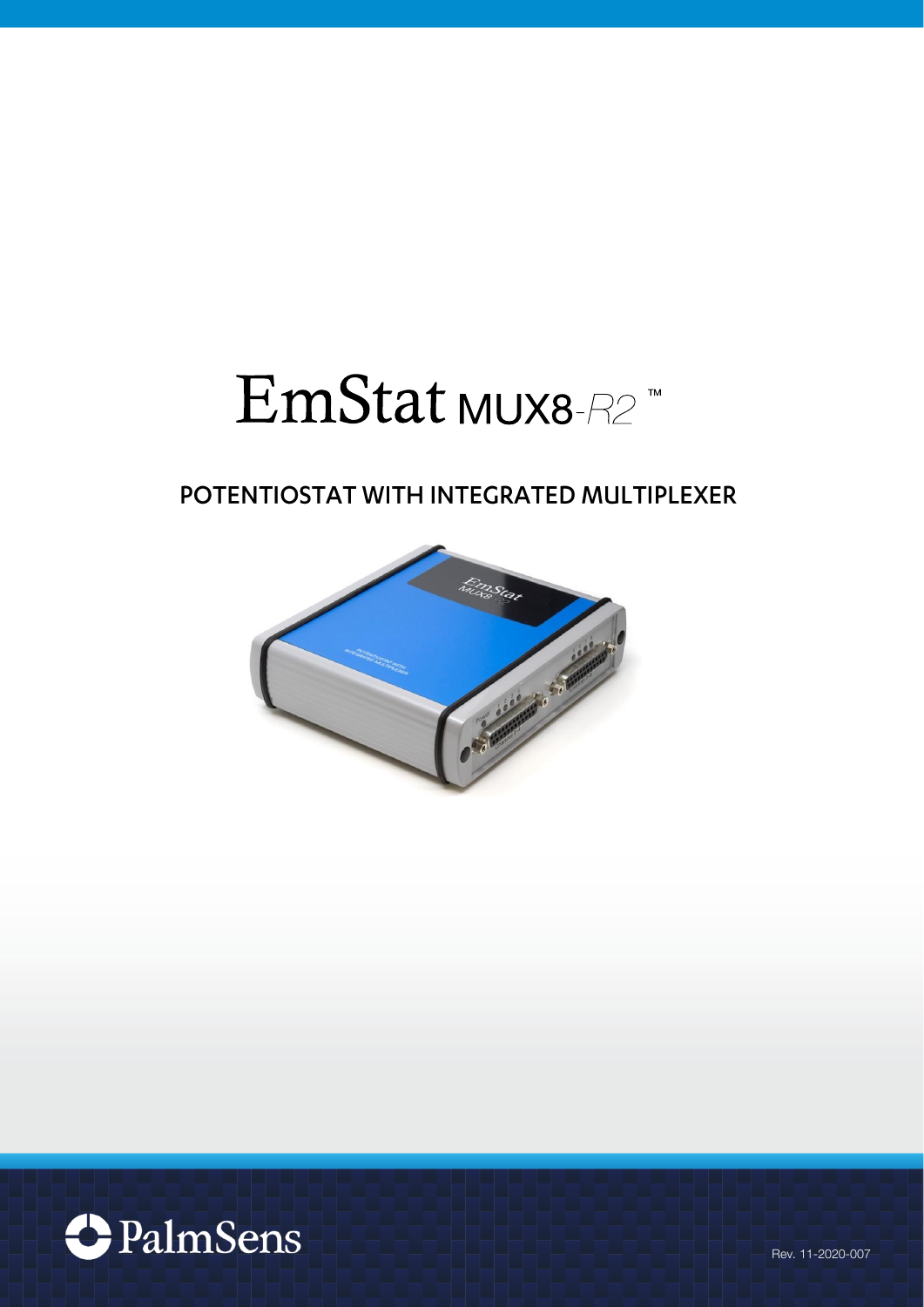# **Contents**

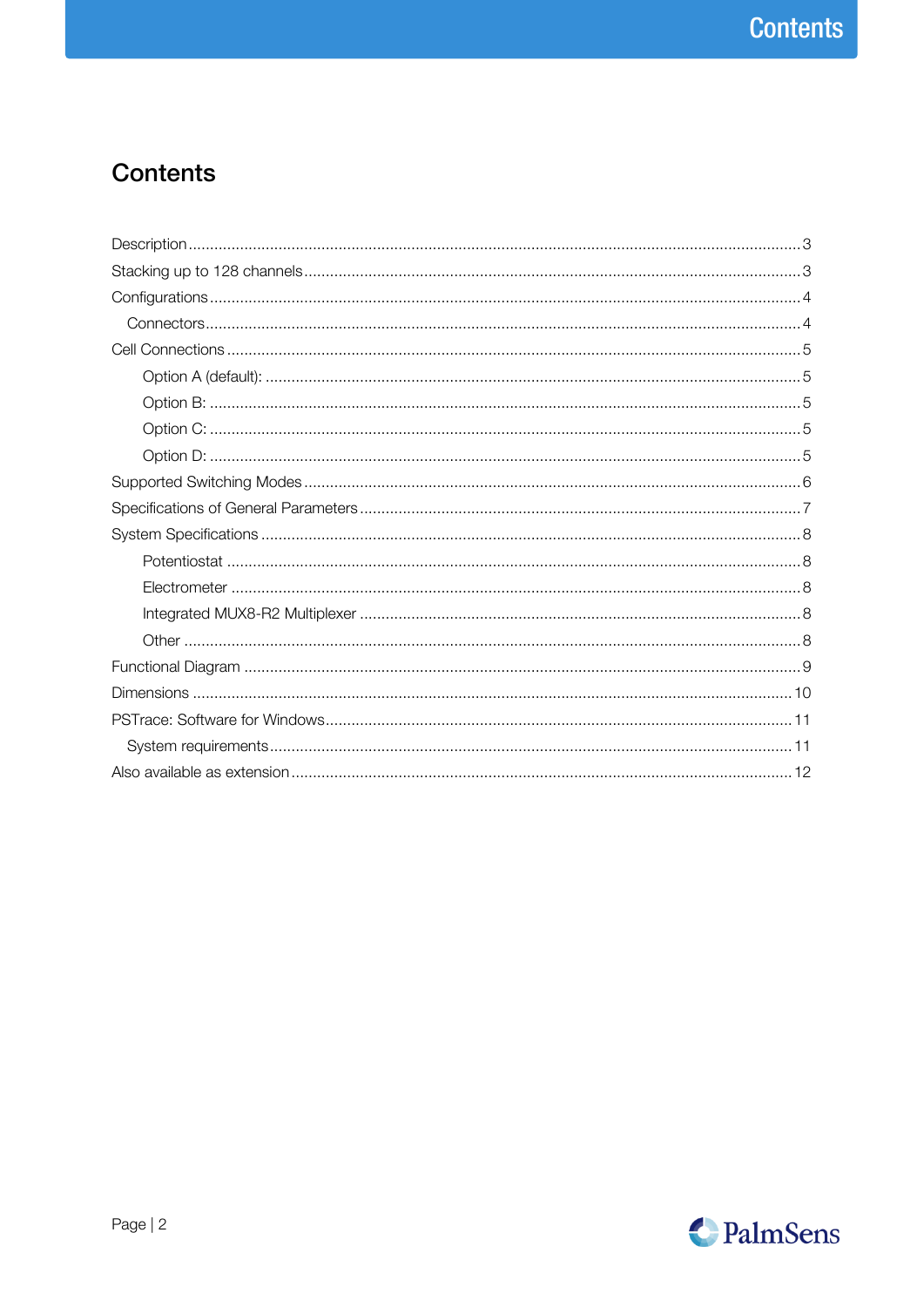### <span id="page-2-0"></span>**Description**

The EmStatMUX8-R2 potentiostat with multiplexer is designed for up to 8 channels with 2- or 3 electrode sensors or cells. The instrument consists of the MUX8-R2 multiplexer with an integrated EmStat3 or EmStat3+ potentiostat. Specifications can be found on page [8.](#page-7-0)

### <span id="page-2-1"></span>Stacking up to 128 channels

The EmStatMUX8-R2 has a Link connector which can be used to daisy chain to a MUX8-R2 multiplexer, expanding the number of channels. A maximum of 16 multiplexers can be connected in a daisy chain, giving a maximum of 128 channels.

The PSTrace software detects automatically how many multiplexers are daisy chained and shows the available number of channels in the user interface.

#### See page [11](#page-10-0) for more information about PSTrace.





*Magnetic feet for easy stacking*

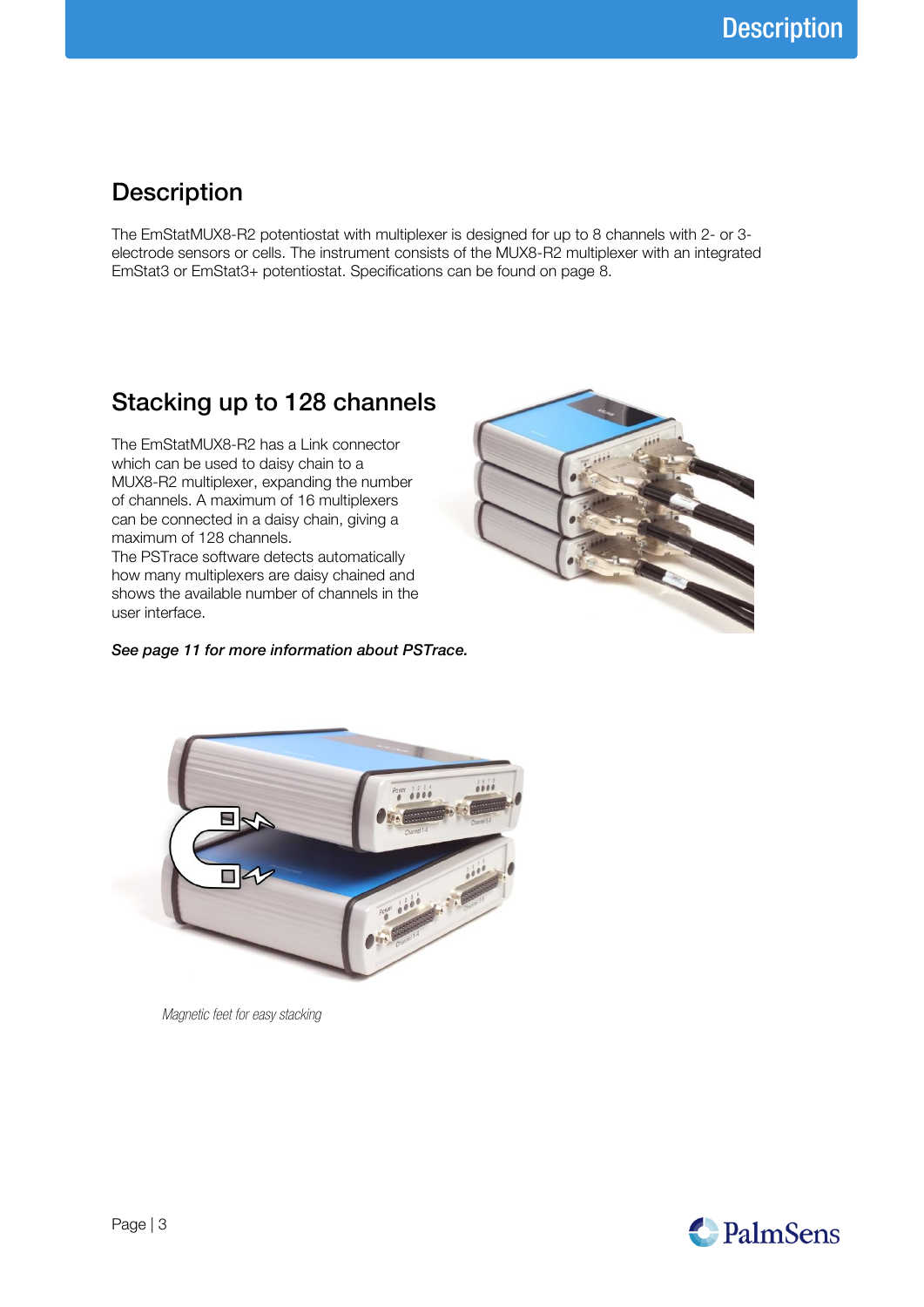# <span id="page-3-0"></span>**Configurations**

The EmStatMUX8-R2 multiplexer is designed for use up to 128 channels with 2- or 3- electrode sensors or cells.

The multiplexer can be used with different electrode or sensor configurations:

- 1 Eight separate cells or sensors each with a working/sense, reference and counter electrode
- 2 Eight separate cells or sensors each with a working/sense and combined reference and counter electrode
- 3 Cell or sensor array with eight working/sense electrodes sharing one reference and one counter electrode
- 4 Cell or sensor array with eight working/sense electrodes sharing one combined reference/counter electrode

In all configurations the cells can be multiplexed, leaving the non-selected working electrodes either at open circuit (individually floating) or at Ground potential.

When in configurations 3 and 4, the unselected channels are switched to Ground, they will have the working electrode's potential. This is due to the fact that the active WE is always at Ground potential.

You can easily change the hardware configuration of the MUX8-R2 as part of the measurement settings in our PSTrace software or the PStouch app for



*Hardware settings can be changed in the software*

### <span id="page-3-1"></span>**Connectors**

Android.

The EmStatMUX8-R2 has the following connectors:

See page [11](#page-10-0) for more information about PSTrace.

| <b>CONNECTOR</b>   | <b>FUNCTION</b>                                                                                                                                                            |
|--------------------|----------------------------------------------------------------------------------------------------------------------------------------------------------------------------|
| <b>INPUT</b>       | Y-cable connects to both potentiostat sensor connector and<br>(digital) AUX                                                                                                |
| <b>AUX</b>         | Can be used to measure auxiliary input like temperature or<br>pH, and to switch or trigger external hardware using two<br>digital control lines that can be set in PSTrace |
| <b>LINK</b>        | Connects to Input of next multiplexer, for daisy-chaining<br>multiple multiplexers.                                                                                        |
| USB-C              | For connecting to PC or Android device                                                                                                                                     |
| CHANNEL 1-4        | Connects to sensor cables 1-4                                                                                                                                              |
| <b>CHANNEL 5-8</b> | Connects to sensor cables 5-8                                                                                                                                              |

See next page for cable and cell connection options.

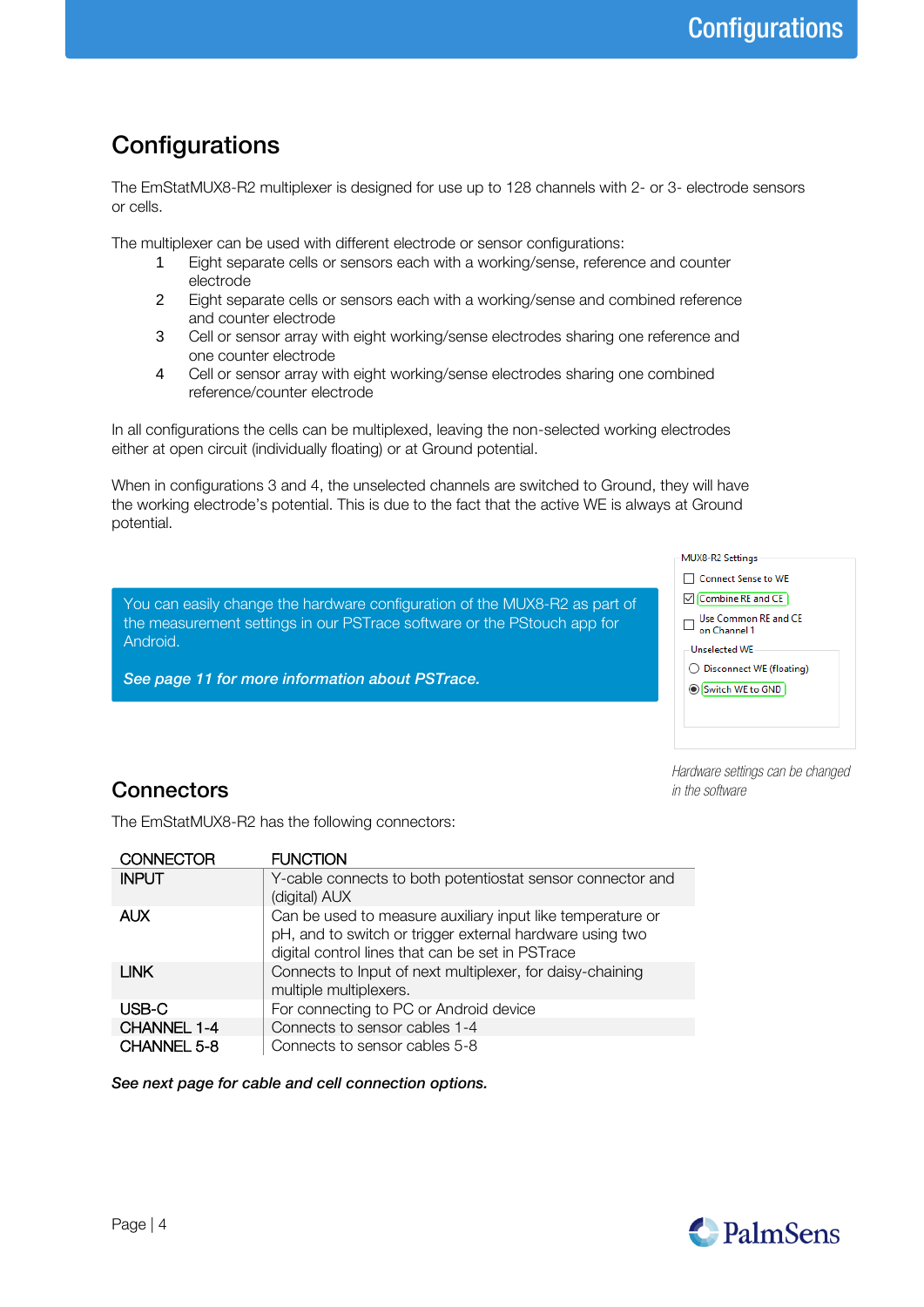## <span id="page-4-0"></span>Cell Connections

### <span id="page-4-1"></span>Option A (default):

The channels are divided in two sets of four sensor cables joined with a D-Sub connector.

*Order code: [CBL-MUX08R2-SNS-5S]*



### <span id="page-4-2"></span>Option B:

The cable here shown at the right can be used in case the multiplexer needs to be connected to a fixed setup by means of soldering or screw-terminals.

*Order code: [CBL-HD-MUX08R2]*

### <span id="page-4-3"></span>Option C:

You can also connect one or two screw-terminals directly in the multiplexer.

*Order code: [MUX08R2-ST]*

#### <span id="page-4-4"></span>Option D:

The SPE adapter for our MUX8-R2 multiplexer allows you to connect 8x Screen Printed Electrodes (SPE's). The pitch of the SPE connector is 2.54 mm and compatible with the most popular brands of SPE's.

*Order code: [MUX08R2-SPE]*









Page | 5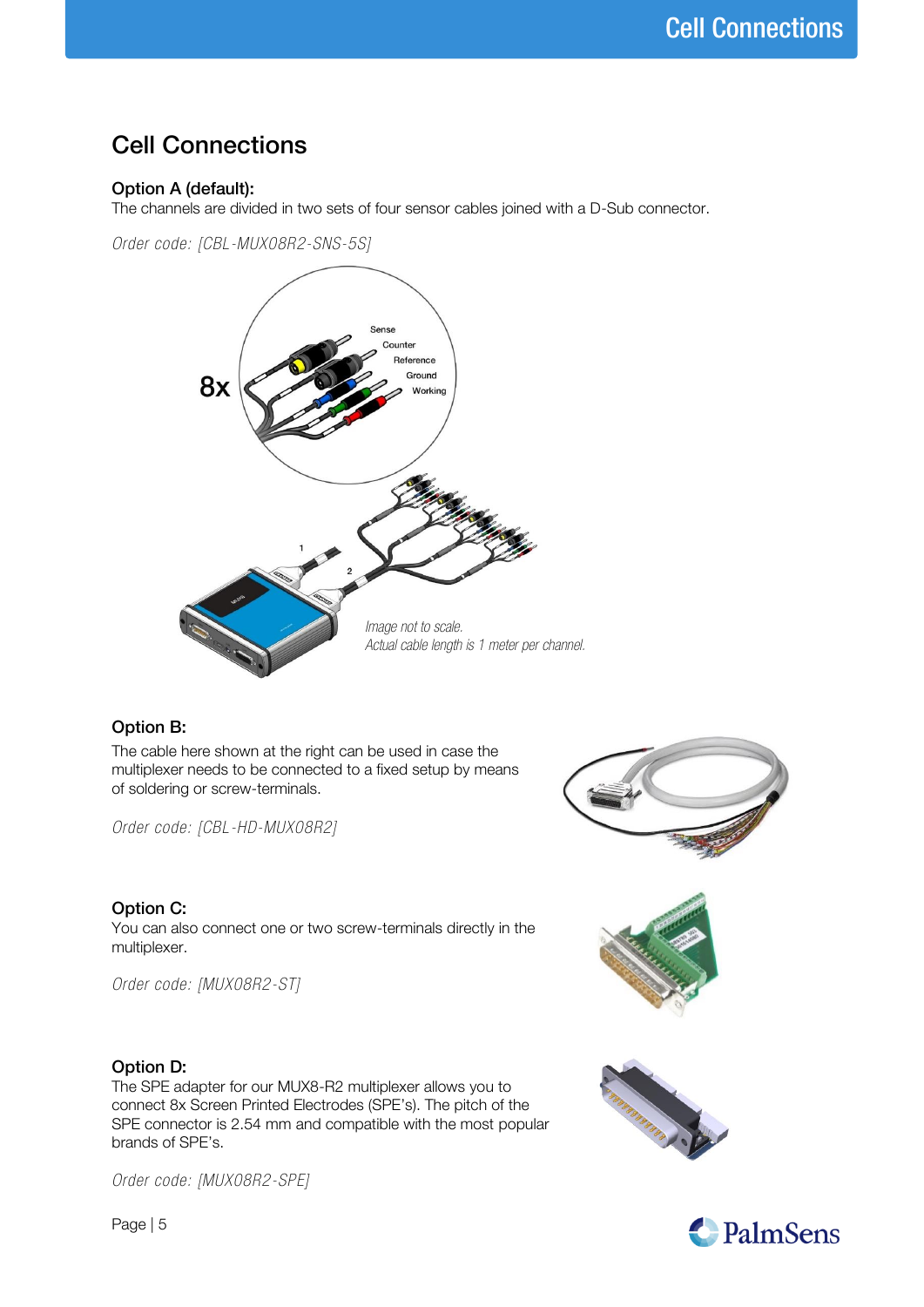# <span id="page-5-0"></span>Supported Switching Modes

In sequential mode each channel is set before the next measurement starts. In alternating mode, the channels are quickly scanned during each interval time giving a virtual-simultaneous measurement across the selected channels.

|                                             |                                       |              | <b>Supported Switching Mode</b> |
|---------------------------------------------|---------------------------------------|--------------|---------------------------------|
| Voltammetric techniques:                    |                                       | Sequentially | Alternatingly                   |
| Linear Sweep Voltammetry<br>٠               |                                       | ✓            |                                 |
| <b>Cyclic Voltammetry</b><br>$\blacksquare$ |                                       |              |                                 |
| Fast Cyclic Voltammetry<br>٠                |                                       |              |                                 |
| <b>AC Voltammetry</b><br>٠                  |                                       |              |                                 |
| Differential Pulse Voltammetry<br>٠         |                                       |              |                                 |
| Pulsed techniques:                          |                                       |              |                                 |
| <b>Square Wave Voltammetry</b>              |                                       |              |                                 |
| Normal Pulse Voltammetry<br>$\blacksquare$  |                                       |              |                                 |
| <b>Stripping Chronopotentiometry</b><br>٠   |                                       |              |                                 |
| Amperometric techniques                     |                                       |              |                                 |
| Chronoamperometry                           |                                       |              |                                 |
| Zero Resistance Amperomery<br>٠             |                                       |              |                                 |
| Multistep Amperometry<br>٠                  |                                       |              |                                 |
| Fast Amperometry<br>٠                       |                                       |              |                                 |
| Pulsed Amperometric Detection<br>٠          |                                       |              |                                 |
|                                             | Multiple-Pulse Amperometric Detection |              |                                 |
| Galvanostatic techniques                    |                                       |              |                                 |
| Linear Sweep Potentiometry<br>٠             |                                       |              |                                 |
| Chronopotentiometry<br>٠                    |                                       |              |                                 |
| Multistep Potentiometry<br>٠                |                                       |              |                                 |
| <b>Open Circuit Potentiometry</b><br>٠      |                                       |              |                                 |
| Stripping Chronopotentiometry<br>٠          |                                       |              |                                 |
| Other                                       |                                       |              |                                 |
| Mixed Mode<br>٠                             |                                       |              |                                 |
| ٠                                           | Impedance Spectroscopy (EIS/GEIS)     |              |                                 |
|                                             |                                       |              |                                 |

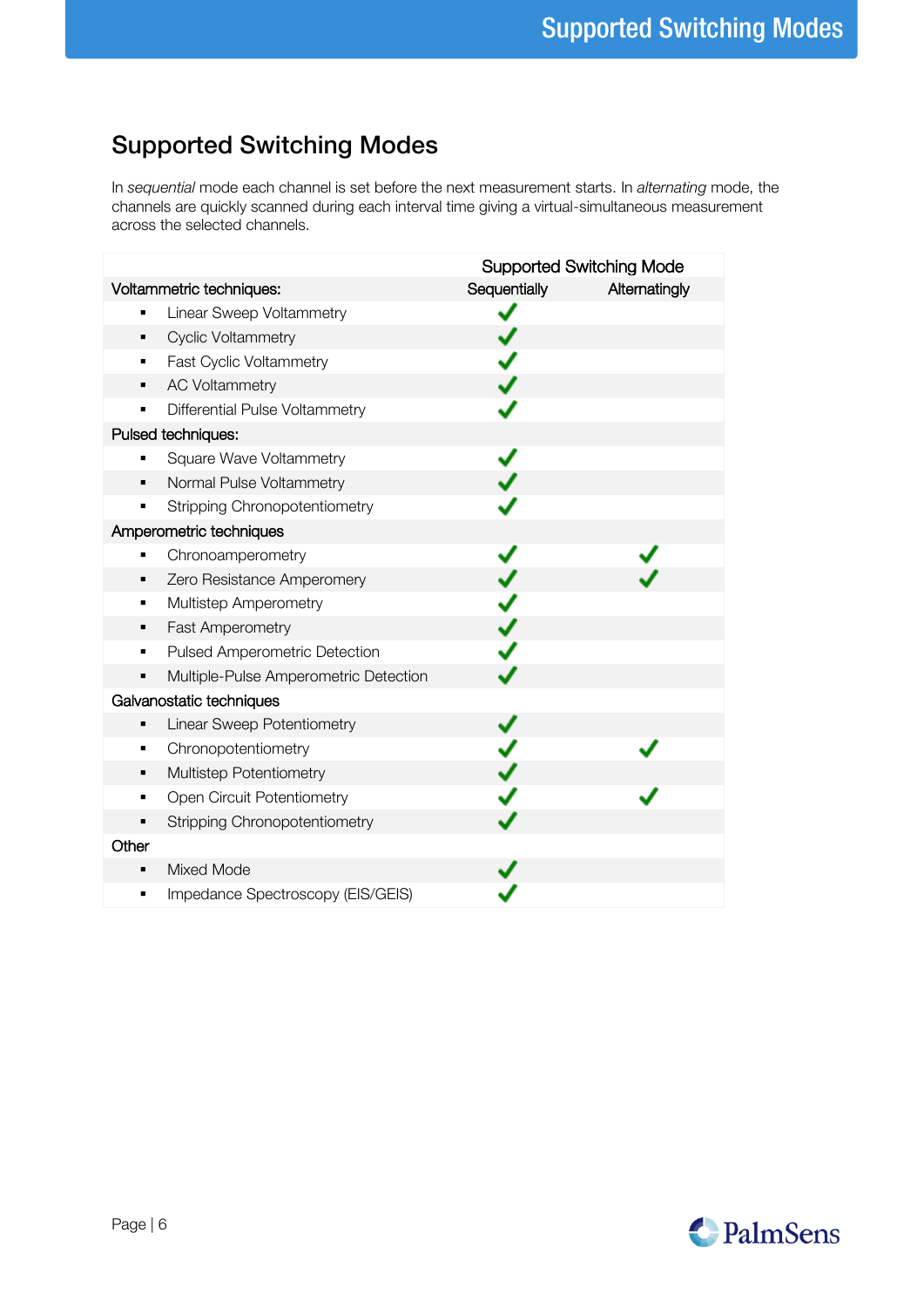### <span id="page-6-0"></span>Specifications of General Parameters

#### General pretreatment

Apply conditioning, deposition or begin potential for: 0 – 1600 s

#### General voltammetric parameters

| Potential range for EmStat3:  | $-3.000$ V to $+3.000$ V |
|-------------------------------|--------------------------|
| Potential range for EmStat3+: | $-4.000$ V to $+4.000$ V |
| Step potential:               | 0.125 mV to 250 mV       |
| Pulse potential:              | 0.125 mV to 250 mV       |

#### Limits of some technique specific parameters for EmStat3 and EmStat3+

| NPV and DPV:                            | Scan rate:<br>Pulse time:                                                               | $0.025$ mV/s $(0.125$ mV step)<br>to 50 mV/s (5 mV step)<br>5 ms to 300 ms |
|-----------------------------------------|-----------------------------------------------------------------------------------------|----------------------------------------------------------------------------|
| SWV:                                    | Frequency:                                                                              | 1 Hz to 500 Hz <sup>1</sup>                                                |
| LSV and CV:                             | Scan rate:                                                                              | $0.01$ mV/s $(0.1$ mV step)<br>to 5 V/s (5 mV step)                        |
| AD:                                     | Interval time:<br>Run time:                                                             | 1 ms to 300 s<br>1 s to hours                                              |
| PAD:                                    | Interval time:<br>Pulse time:<br>Run time:                                              | 50 ms to 300 s<br>1 ms to 1 s<br>10 s to hours                             |
| MPAD:                                   | Pulse times:<br>Run time:<br>Number of potential levels:                                | 100 ms to $2s$<br>10 s to hours<br>3                                       |
| Potentiometry at<br>open circuit (OCP): | Interval time:<br>Maximum run time:                                                     | 1 ms to 30 s<br>hours                                                      |
| Multistep<br>Amperometry:               | Interval time:<br>Number of potential levels:<br>Number of cycles:<br>Maximum run time: | 1 ms to 30 s<br>1 to 255<br>1 to 20000<br>hours                            |

<sup>1</sup> PSTrace provides the option to measure forward and reverse currents separately.

Note: some limits of parameters are set for practical reasons and can be modified on request.

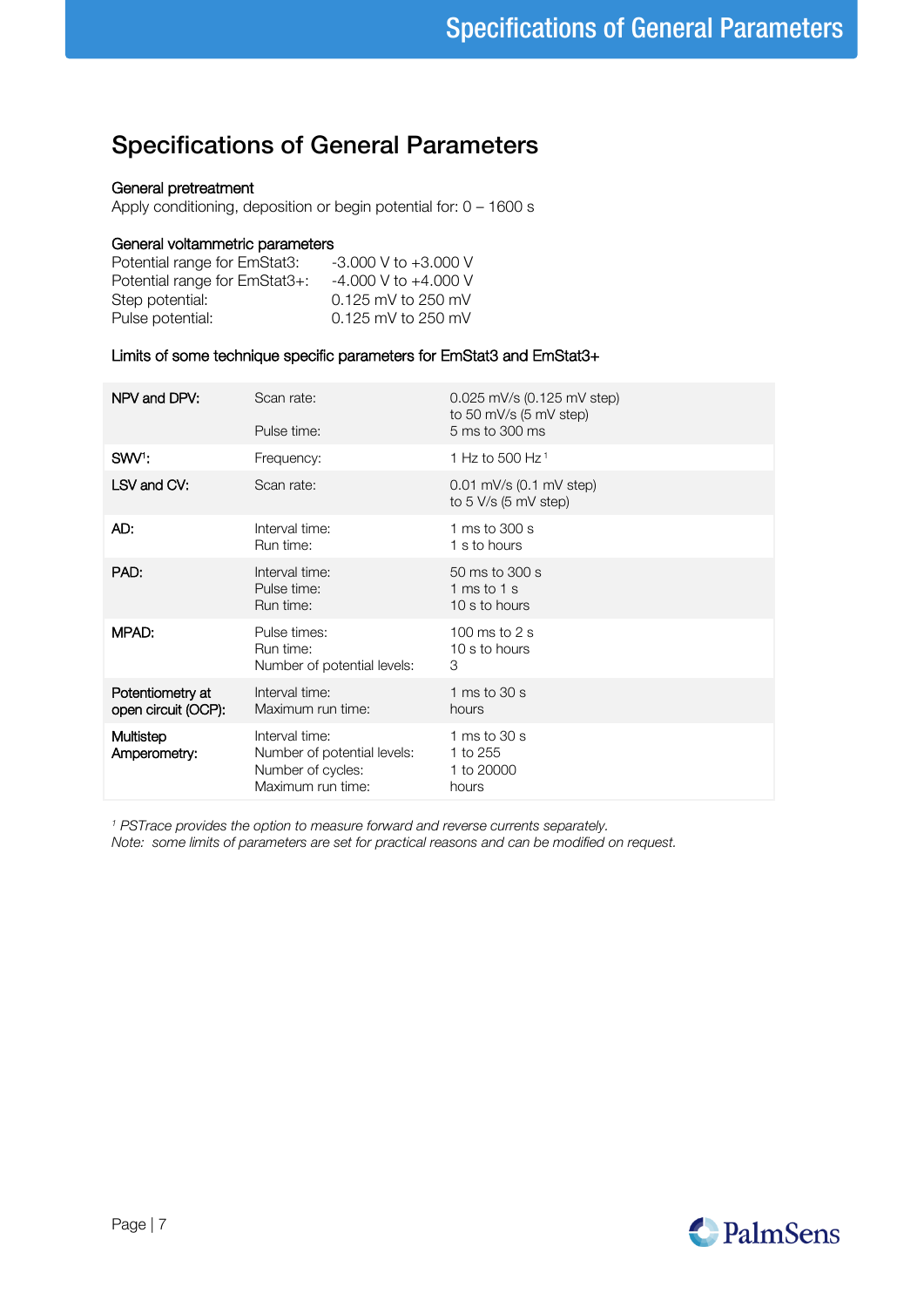# <span id="page-7-0"></span>System Specifications

<span id="page-7-1"></span>

|              |                                                                                                                                                            | With potentiostat version<br>EmStat <sup>3</sup>                                                                                                                                                                                   | With potentiostat version<br>EmStat <sup>3+</sup>                                                                                    |
|--------------|------------------------------------------------------------------------------------------------------------------------------------------------------------|------------------------------------------------------------------------------------------------------------------------------------------------------------------------------------------------------------------------------------|--------------------------------------------------------------------------------------------------------------------------------------|
| ٠<br>٠       | dc-potential range<br>compliance voltage<br>applied dc-potential<br>resolution<br>applied potential accuracy<br>current ranges<br>maximum measured current | ± 3.000 V<br>± 5V<br>$0.1$ mV<br>< 0.2 %<br>with max. 2 mV offset error<br>1 nA to 10 mA (8 ranges)<br>$\pm$ 20 mA typical and<br>$+15$ mA minimum                                                                                 | $±$ 4.000 V<br>$+ 8 V$<br>$0.125$ mV<br>$< 0.3 \%$<br>with max. 3 mV offset error<br>1 nA to 100 mA (9 ranges)<br>$±$ 100 mA typical |
| Potentiostat |                                                                                                                                                            |                                                                                                                                                                                                                                    |                                                                                                                                      |
|              | current resolution<br>current accuracy                                                                                                                     | 0.1 % of current range<br>1 pA on lowest current range<br>$\leq$ 1 % of current range at 1 nA<br>$< 0.5$ % at 10 nA<br>$<$ 0.2 % at 100 nA to 100 uA<br>$\leq$ 0.5 % at 1 mA, 10 mA and 100 mA<br>all with max, 0.2 % offset error |                                                                                                                                      |
|              | Electrometer                                                                                                                                               |                                                                                                                                                                                                                                    |                                                                                                                                      |
| ٠<br>▪       | electrometer amplifier input<br>rise time                                                                                                                  | > 100 Gohm // 4 pF<br>approx. 100 µs                                                                                                                                                                                               |                                                                                                                                      |

### <span id="page-7-3"></span><span id="page-7-2"></span>Integrated MUX8-R2 Multiplexer

| $\blacksquare$ | number of channels     | 8 (up to 128 channels when daisy chained) |
|----------------|------------------------|-------------------------------------------|
| $\blacksquare$ | multiplexer            | switches 8 x (WE, S, RE and CE)           |
| $\mathbf{r}$   | on resistance for WE   | 1.5 ohm typical                           |
| $\blacksquare$ | charge injection on WE | 20 pC typical                             |
|                | leakage current        | $<$ 20 pA (5 pA typical) at 25 °C         |
|                | switching time         | 2 <sub>ms</sub>                           |
|                |                        |                                           |

### <span id="page-7-4"></span>**Other**

|                | • housing         | aluminium: 138 mm x 121 mm x 37 mm |
|----------------|-------------------|------------------------------------|
| $\blacksquare$ | weight            | $+/- 250$ q                        |
| <b>COL</b>     | temperature range | $0^\circ$ C to $+40^\circ$ C       |
| $\blacksquare$ | power supply      | USB                                |
| $\blacksquare$ | communication     | USB-C                              |

### See page [5](#page-4-0) for cable and cell connection options

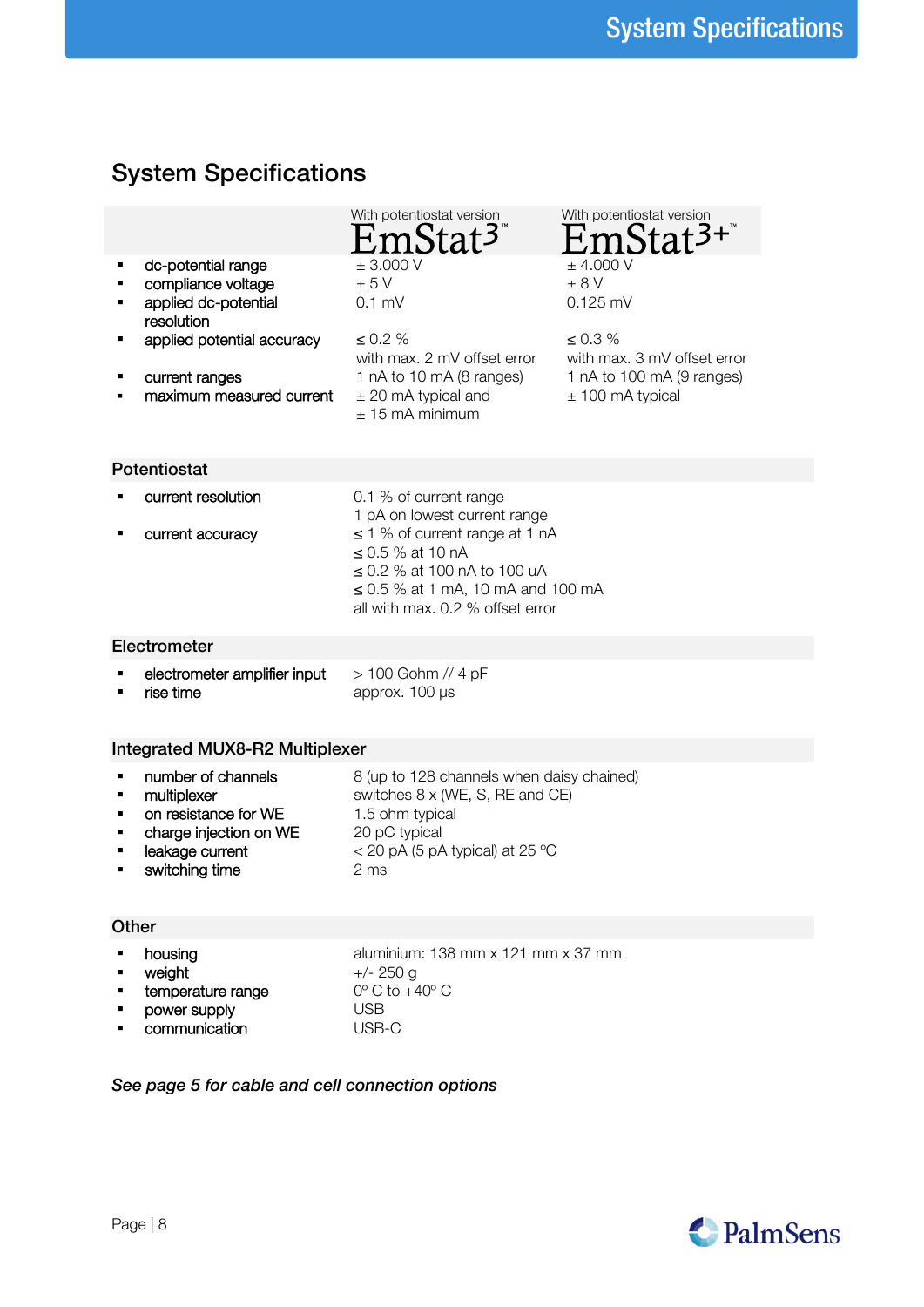

# <span id="page-8-0"></span>Functional Diagram

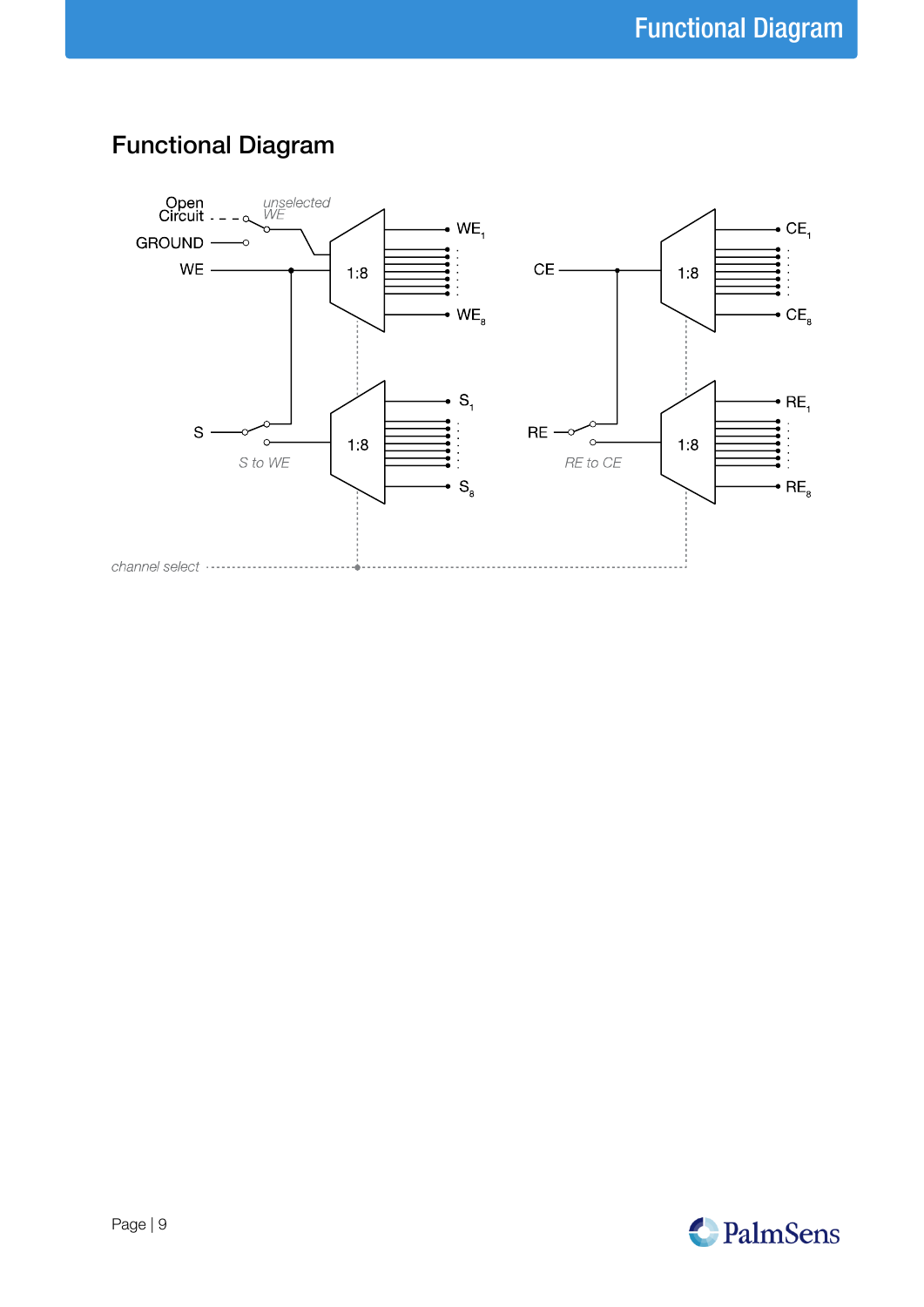# <span id="page-9-0"></span>**Dimensions**

Dimensions in mm:



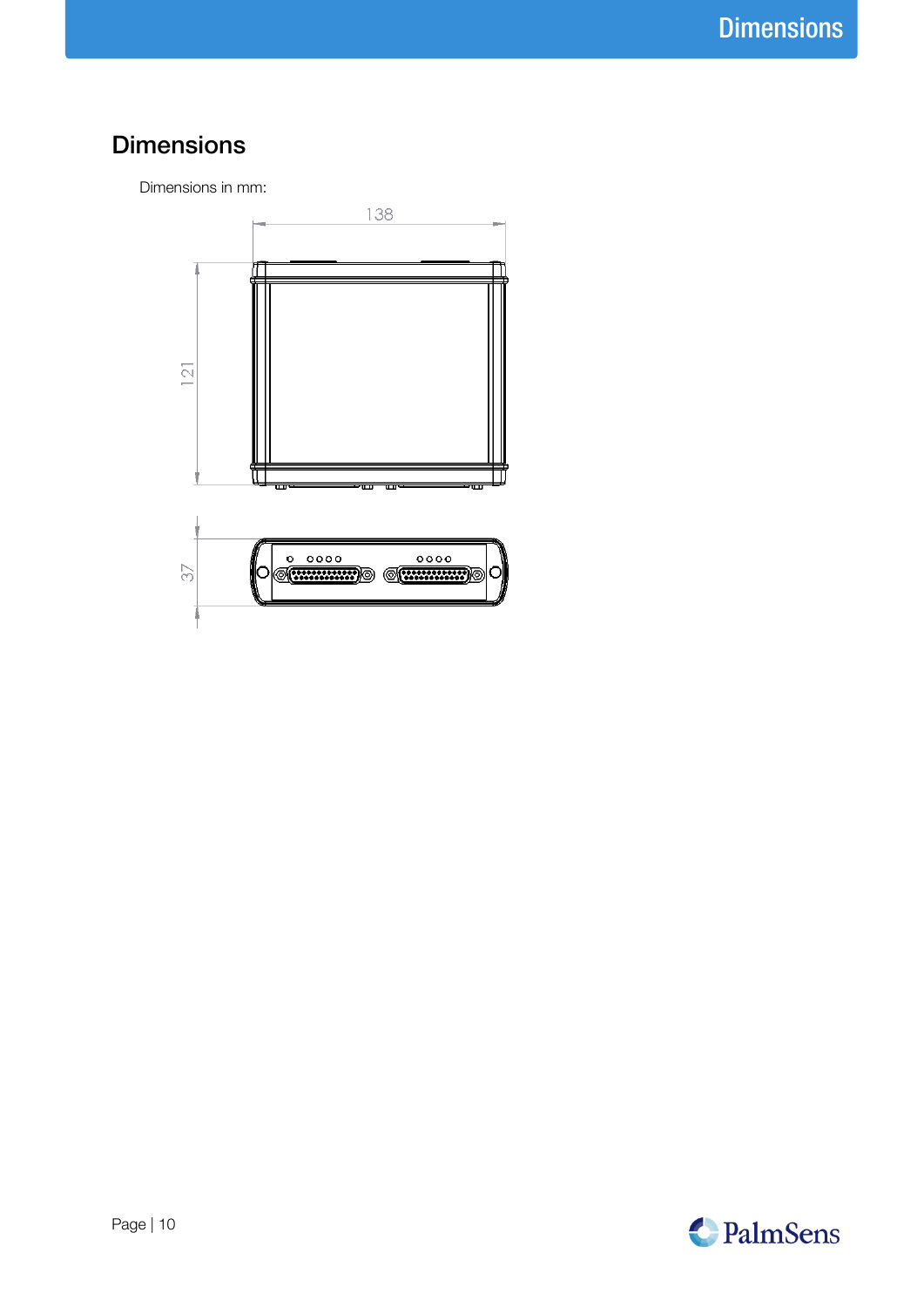### <span id="page-10-0"></span>PSTrace: Software for Windows



- Browse measurements on PalmSens4's internal storage
- **•** Direct feedback on method parameters

#### Integration with third party software:

- Excel
- Origin ▪ Matlab
- **ZView**



System requirements

 $R(RC)(RC)$ 

Minimum PC requirements are:<br>Windows 7 8 or 1

- Windows 7, 8, or 10 (32-bit or 64-bit)
- 1 GHz or faster 32-bit (x86) or 64-bit (x64) processor
- 1 GB RAM (32-bit) or 2 GB RAM (64-bit)

For more information about software visi[t www.palmsens.com/software](file:///C:/Users/Lutz%20Stratmann/PalmSensCloud/Customer%20Inquiries/User%20InquiriesArchive/Descriptions/PalmSens3/www.palmsens.com/software)

**Bikio** 

Copy Beauty



Advanced Options

 $Cos$ 

Edit Mode

Page | 11